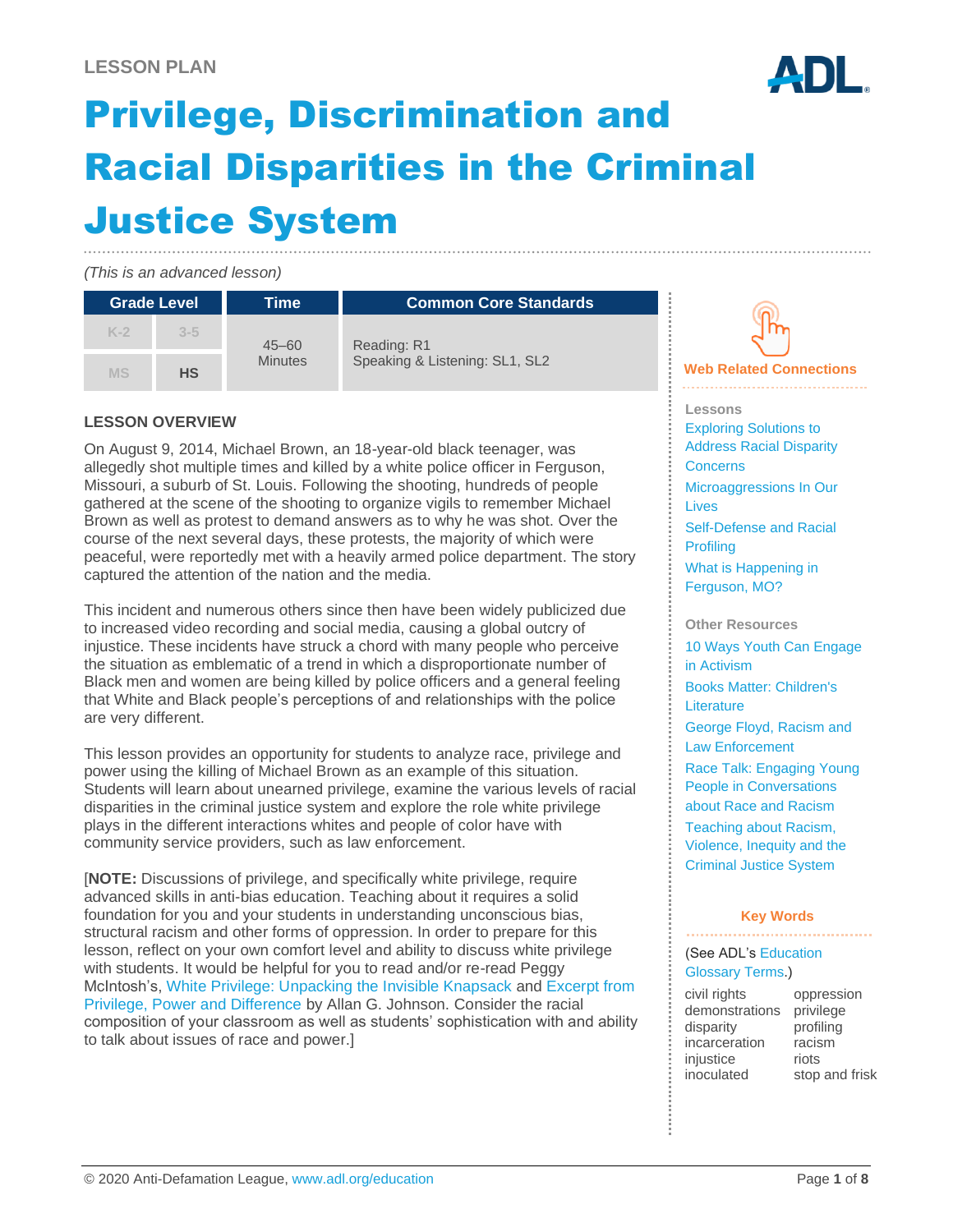#### **LEARNING OBJECTIVES**

- Students will understand the concept of unearned privilege.  $\Box$
- Students will examine issues of power and privilege and the consequences unearned privilege has on  $\Box$ marginalized groups.
- $\Box$  Students will learn about racial disparities in the criminal justice system and reflect upon how whites and people of color have different experiences with law enforcement.

#### **MATERIALS & PREPARATION**

- *'This is about finding justice' for a kid* video (2014, 2 mins., CNN,  $\Box$ [www.cnn.com/videos/bestoftv/2014/08/17/sotu-crowley-jesse-williams-lz-granderson-tara-wall-race-finding](http://www.cnn.com/videos/bestoftv/2014/08/17/sotu-crowley-jesse-williams-lz-granderson-tara-wall-race-finding-justice-in-ferguson.cnn)[justice-in-ferguson.cnn\)](http://www.cnn.com/videos/bestoftv/2014/08/17/sotu-crowley-jesse-williams-lz-granderson-tara-wall-race-finding-justice-in-ferguson.cnn)
- $\Box$  [Privilege Statements](#page-5-0) (select 8–10 statements that will resonate with your students, print out and cut into strips prior to lesson)
- □ ["A Mother's White Privilege"](#page-6-0) (one copy for each student)
- Smartboard or projector for video screening П.
- □ Chart paper

#### **PROCEDURES**

#### **Video Viewing: Jessie Williams Talks about Michael Brown**

(If your students do not have a working knowledge of what happened in Ferguson, MO and the shooting of Michael Brown, use the [What is Happening in Ferguson, MO?](https://www.adl.org/education/educator-resources/lesson-plans/what-is-happening-in-ferguson-mo) lesson to provide background information.)

- 1. Watch the *['This is about finding justice' for a kid](https://www.cnn.com/videos/bestoftv/2014/08/17/sotu-crowley-jesse-williams-lz-granderson-tara-wall-race-finding-justice-in-ferguson.cnn)* video, a 2-minute clip of actor Jesse Williams speaking to a news reporter.
- 2. After watching the video, engage students in a discussion by asking the following questions:
	- □ What is Jesse Williams saying?
	- $\Box$  How do you think he feels? How do you know?
	- $\Box$  Why is he comparing the treatment of white people and black people?
	- □ According to Jesse Williams, what does "privilege" have to do with Michael Brown? What does he mean by "a certain element of this country has the privilege of being treated like human beings"?
- 3. If you are not able to show the video, (or in addition), read aloud this statement by Eric Holder, Attorney General of the United States, which he made while visiting Ferguson, MO on August 20, 2014:

"I just had the opportunity to sit down with some wonderful young people and to hear them talk about the mistrust they have at a young age. These are young people and already they are concerned about potential interactions they might have with the police. I understand that mistrust. I am the Attorney General of the United States. But I am also a black man. I can remember being stopped on the New Jersey turnpike on two occasions and accused of speeding. … I remember how humiliating that was and how angry I was and the impact it had on me."

### **What is Unearned Privilege?**

- 1. Write the term "unearned privilege" on the board or chart paper. Ask students to share what they think it means.
- 2. Share the following definition for privilege and write or project it on the board:

**Privilege** is a term for unearned and often unrecognized advantages, benefits or rights conferred upon people based on their membership in a dominant group (e.g., white people, heterosexual people, males,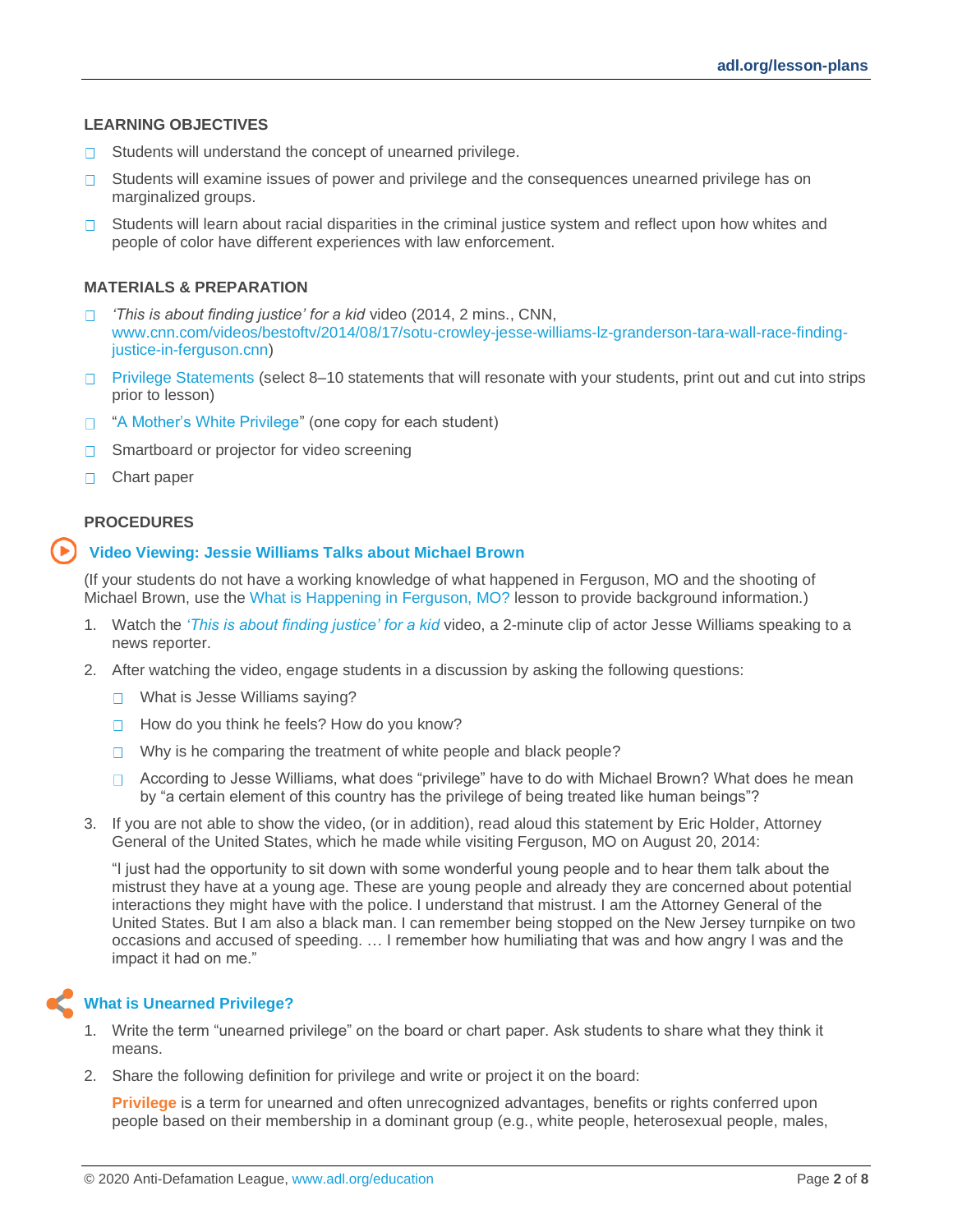people without disabilities, etc.) beyond what is commonly experienced by members of the marginalized group. Privilege reveals both obvious and less obvious unspoken advantages that people in the dominant group may not recognize they have, which distinguishes it from overt bias or prejudice. These advantages include cultural affirmations of one's own worth, presumed greater social status and the freedom to move, buy, work, play and speak freely.

Alternate definition: A right, advantage, benefit or immunity granted to or enjoyed by people in a dominant group beyond the common advantage of all others; an exemption in many particular cases from certain burdens or liabilities.

#### **Effects of Privilege Statements**

- 1. Explain to students that people identify themselves in many ways, such as race, gender, gender identity, age, religion, sexual orientation, (dis)ability, ethnicity, etc. People are advantaged by certain aspects of their identity and disadvantaged by others. For example, a heterosexual young woman does not typically have to worry about name-calling or harassment by walking in the school hallway with the person she is dating. The same young woman, however, may be disadvantaged by her gender due to the fact that over time as she grows up and enters the workforce, she is likely to earn less money than a man when she is equally qualified and doing the same job.
- 2. Explain to students that they will be reading statements that describe unearned privileges some people get in our society. Take out your basket of [Privilege Statements](#page-5-0) strips (choose 8–10 and prepare in advance) and explain to students that some of them will take a strip of paper out of the basket and read it aloud. Give the basket to a student who will start. After they read the first statement aloud, ask: *Are there identity groups for whom this is true? What groups is it not true for?* After this, have the student pass the basket to the next person and repeat the process (student reads aloud, you ask the two questions). Have students continue to pass the basket and read the statements until all the statements have been read aloud.
- 3. Engage students in a discussion by asking:
	- $\Box$  What stood out for you as you heard the statements being read aloud?
	- What is an example of how you have been personally affected by one of the privileges read aloud?
	- $\Box$  How do you think the existence of these privileges affects people or society in general?
- 4. Ask students to silently reflect on whether they believe they personally get unearned privileges based on an aspect of their identity. Ask them to consider the following questions in their reflections and jot down notes: *What is the consequence of you having that privilege? Who is not receiving that privilege and what is the impact on them? As a result, how is their situation and life different from yours?*
- 5. Tell students that they will be working in pairs to explore some of the unearned privileges associated with different aspects of identity. Assign each pair one of the three identities: race, gender or (dis)ability. Instruct each pair to brainstorm as many unearned privileges as they can think of that are associated with their assigned identity category; they should record their notes on paper. Clarify that when they list privileges associated with the dominant (power) group, for gender it will be male, for race it will be white and for ability it will be people without disabilities. Students will work in their pairs for 5–10 minutes. Provide an example if you feel the students need one.
- 6. Reconvene the whole class and draw three columns on the board or chart paper and write the words RACE, GENDER AND ABILITY, one at the top of each column. Take turns asking each pair to share one item from their list and record that on the chart under the appropriate column. Continue moving around the room with students sharing one item from their list; if the idea has already been stated, they should move on to the next item on their list. Continue this process until all their items have been shared.
- 7. Engage students in a large group discussion by asking the following questions:
	- $\Box$  Was it difficult or easy to come up with unearned privileges?
	- □ What are the consequences of privilege on people in the marginalized group?
	- $\Box$  What are some of the structures in our society that support these systems of privilege?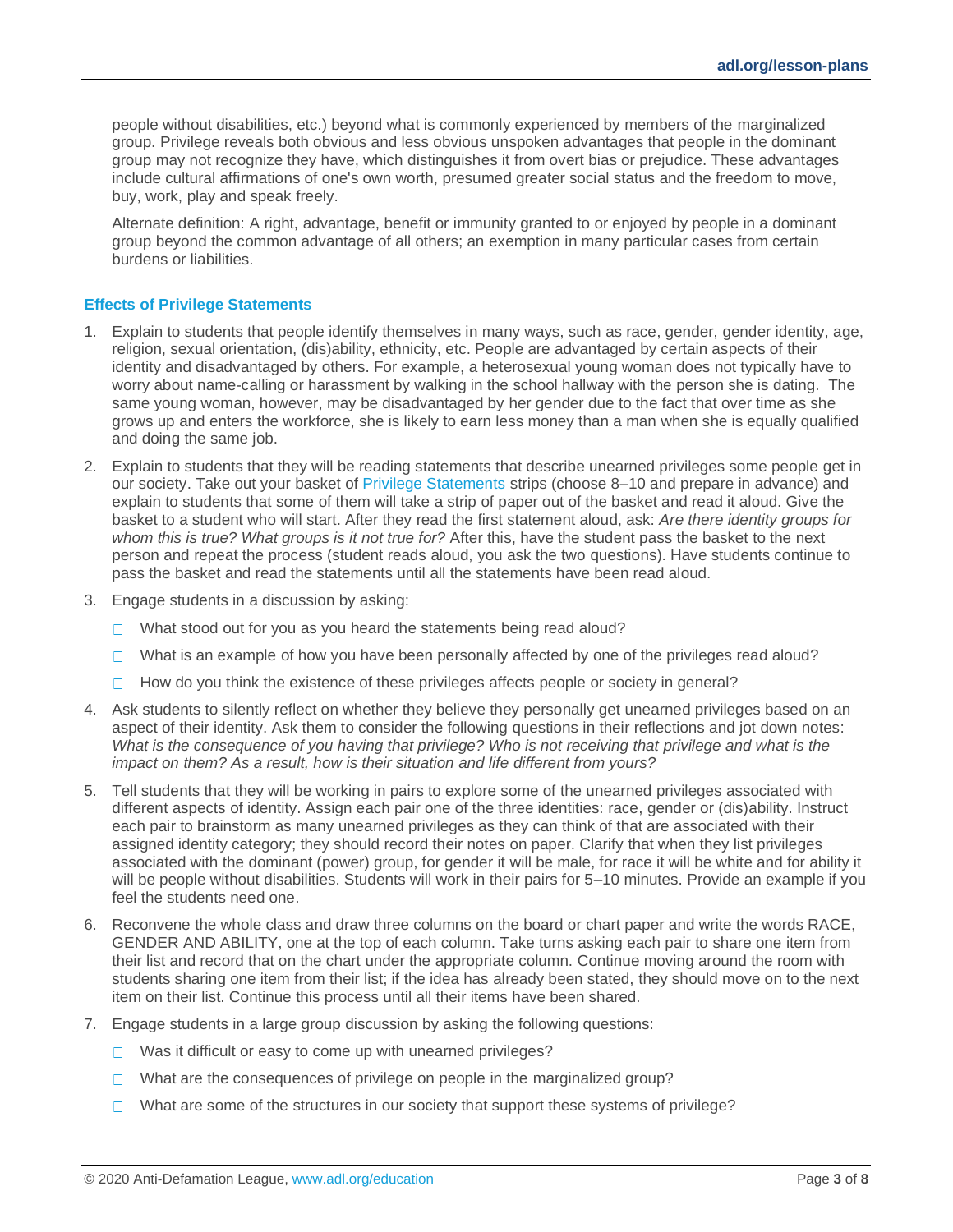- $\Box$  How are stereotypes used in the system of unearned privileges?
- $\Box$  What does privilege have to do with the shooting of Mike Brown? (Remind them about what Jesse Williams said).
- $\Box$  Are black men and women inequitably targeted by the police? How do you know?
- $\Box$ How do you think white privilege plays itself out in dealing with the police?

#### **Reading Activity: A Mother's White Privilege**

- 1. Distribute the article ["A Mother's White Privilege"](#page-6-0) and give students 10–15 minutes to read it silently.
- 2. Engage students in a class discussion by asking the following questions:
	- $\Box$  How did you feel after reading the article?
	- $\Box$  What is the author's perspective?
	- How does she define white privilege? Can you give an example?  $\Box$
	- Why do you think she wrote the article?  $\Box$

#### **Information Sharing: Racial Disparities and the Criminal Justice System**

Share the following information with your students:

According to the [Sentencing Project's 2018 report,](https://www.sentencingproject.org/publications/un-report-on-racial-disparities/) African American people are more likely than white people to be arrested. Once arrested, they are more likely to be convicted; and once convicted, they are more likely to experience lengthy prison sentences. African American adults are 5.9 times as likely and Latinx people are 3.1 times as likely to be incarcerated compared to White people. As of 2001, one of every three black boys born in that year could expect to go to prison in his lifetime, as could one of every six Latinos—compared to one of every seventeen white boys.

Share a few specific statistics below. If time permits, have students read the whole report and engage students in a discussion about it.

- In 2016, Black Americans comprised 27% of all individuals arrested in the United States—double their  $\Box$ share of the total population.
- $\Box$  In 2016, Black Americans were incarcerated in local jails at a rate 3.5 times that of non-Hispanic Whites.
- □ Although African American and Latinx people comprise 29% of the U.S. population, they make up 57% of the U.S. prison population. This results in imprisonment rates for African American and Latinx adults that are 5.9 and 3.1 times the rate for White adults, respectively—and at far higher levels in some states.
- $\Box$  Black and Latinx people are more likely than White people to be denied bail, to have a higher money bond set, and to be detained because they cannot pay their bond. They are often assessed to be higher safety and flight risks because they are more likely to experience socioeconomic disadvantage and to have criminal records.
- $\Box$  Among youth, African American people are 4.1 times as likely to be committed to secure placements compared as White people. Native American people are 3.1 times as likely, and Latinx people are 1.5 times as likely.
- 2. After sharing this information, engage students in a discussion by asking the following questions:
	- $\Box$  How do you feel about the information and statistics you heard?
	- $\Box$  Why do you think these disparities exist?
	- $\Box$  Knowing these statistics, how do you think this impacts the level of trust African Americans, especially men, have for the police?
	- $\Box$  Do you think racism and privilege play a factor in these statistics? Why or why not?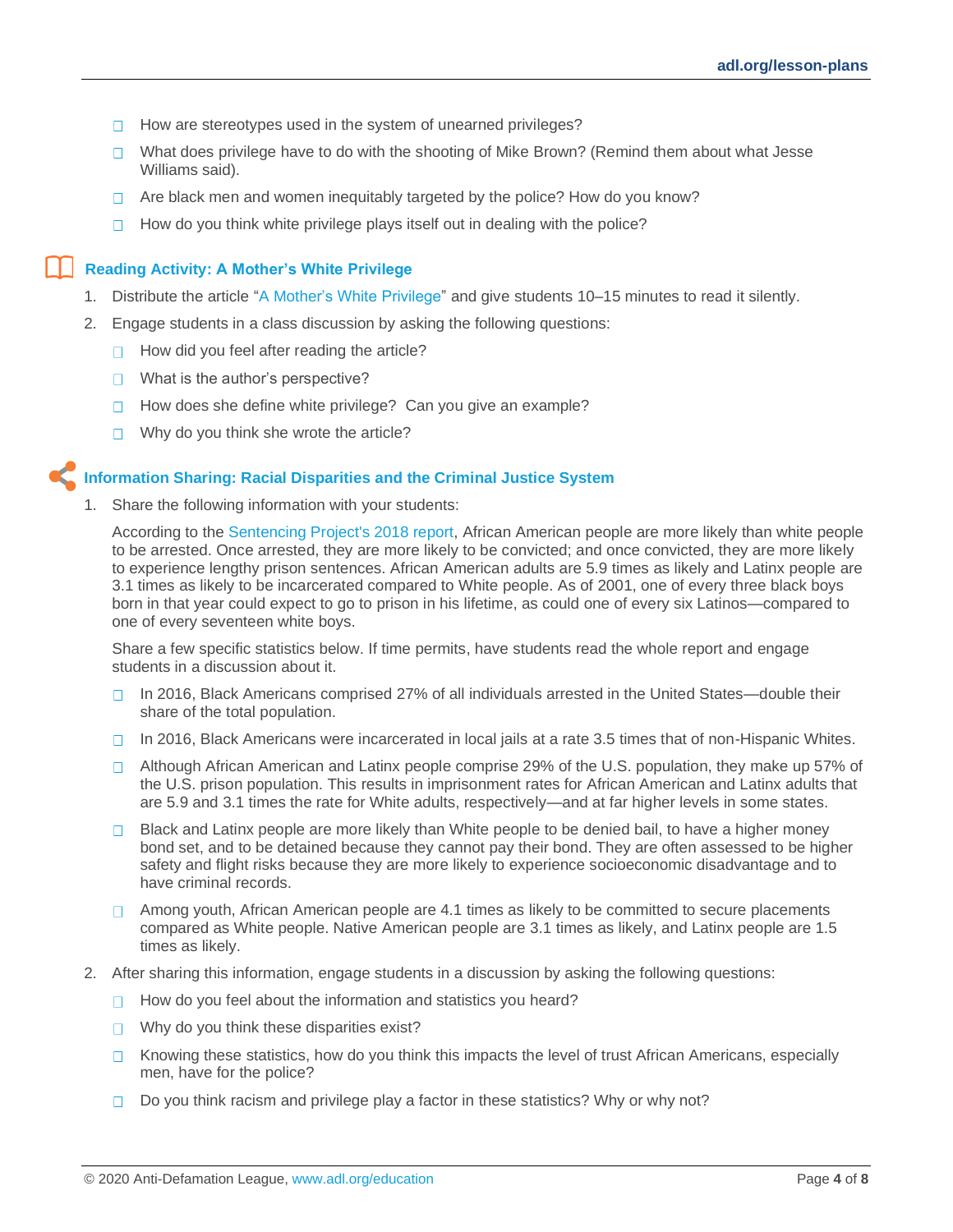- $\Box$  Do you think white and black people have similar interactions with and perceptions of the police? Why or why not?
- $\Box$  What does this have to do with white privilege?

#### **Closing**

Have students share one new thing they learned today.

#### **ADDITIONAL READING**

- ["4 Unarmed Black Men Have Been Killed By Police in the Last Month"](http://www.motherjones.com/politics/2014/08/3-unarmed-black-african-american-men-killed-police) (Mother Jones, August 13, 2014)  $\Box$
- ["Exactly How Often Do Police Shoot Unarmed Black Men?"](http://www.motherjones.com/politics/2014/08/police-shootings-michael-brown-ferguson-black-men) (Mother Jones, August 15, 2014)  $\Box$
- [Created Equal: Racial and Ethnic Disparities in the US Criminal Justice System](http://www.nccdglobal.org/sites/default/files/publication_pdf/created-equal.pdf) (National Council on Crime  $\Box$ and Delinquency, March 2009)
- ["Poll Finds Racial Divide in Viewing Response to Ferguson Unrest"](http://www.nytimes.com/2014/08/22/us/politics/racial-divide-seen-in-response-to-ferguson-unrest-poll-finds.html?smid=nytcore-iphone-share&smprod=nytcore-iphone) (*The New York Times,* August 21, 2014)  $\Box$
- [Excerpt from Privilege, Power and Difference](http://www.agjohnson.us/books/privilege/excerpt-from-privilege-power-and-difference/) (Allan G. Johnson)  $\Box$
- ["When Youthful Mistakes Turn Deadly"](http://www.washingtonpost.com/opinions/eugene-robinson-for-african-american-men-youthful-mistakes-can-turn-deadly/2014/08/25/e8b5a092-2c94-11e4-9b98-848790384093_story.html) (*The Washington Post,* August 25, 2014)  $\Box$
- ["Five Years After Michael Brown's Death, His Father Wants a New](https://www.nytimes.com/2019/08/09/us/ferguson-michael-brown.html) Investigation" (*The New York Times,*  $\Box$ August 15, 2019)

### **Common Core Standards**

#### CONTENT AREA/STANDARD

Reading

R1: Read closely to determine what the text says explicitly and to make logical inferences from it; cite specific textual evidence when writing or speaking to support conclusions drawn from the text.

Speaking and Listening

SL1: Prepare for and participate effectively in a range of conversations and collaborations with diverse partners, building on others' ideas and expressing their own clearly and persuasively.

SL2: Integrate and evaluate information presented in diverse media and formats, including visually, quantitatively, and orally.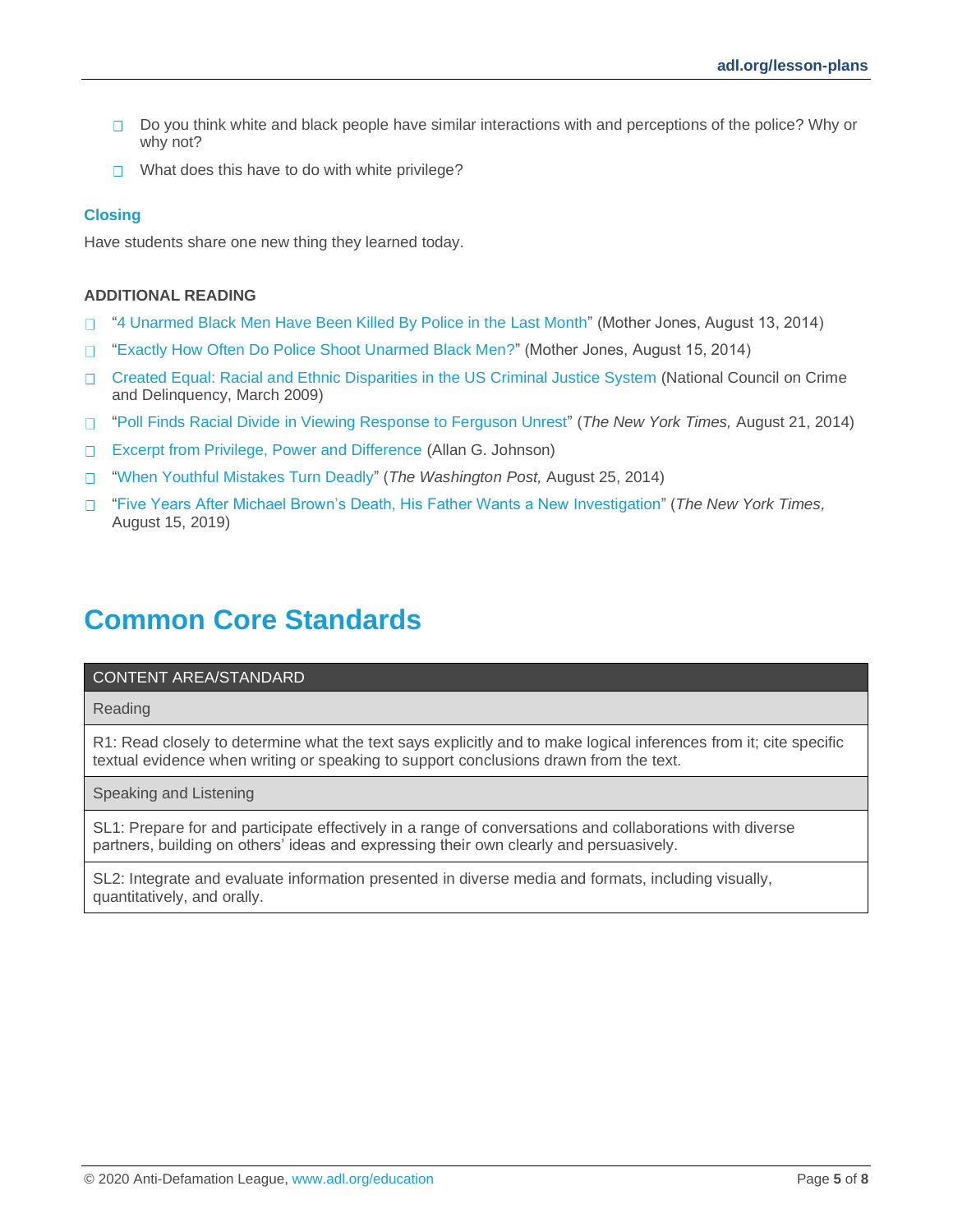## <span id="page-5-0"></span>**Privilege Statements**

My parents are comfortable with me interacting with the police—in fact, they encourage me to find a police officer if I need help.

I can hold hands with and kiss my girlfriend/boyfriend/significant other in the school hallway and not worry about getting harassed.

Most signs, flyers and email communication for my school are in the language I was born speaking.

When I wear a hoodie, headphones or wear my pants sagging, no one says or thinks I'm dangerous.

People assume I am trustworthy and don't give me a hard time about my hair style, my clothes or how I speak.

I can walk around alone in a store without being followed or viewed suspiciously.

The media portrays people of my race in a wide range of positive and non-stereotypical roles.

People use pronouns that align with my gender identity.

I can go about my day without planning every task in advance and have easy access to restaurants, stores, bathrooms, parks and buildings wherever I go.

I can be challenging or disrespectful to those in authority positions without worrying about significant negative consequences.

I can sit with my friends at lunch and not be accused of segregating myself.

I can fail without having the failure attributed to my race.

I can do well in a challenging situation without being called a "credit to my race."

Famous people of my race or ethnicity are discussed year-round in school, not just during special months/weeks.

People do not usually question whether I am an American.

I can walk down the street or school hallway without being verbally and sexually harassed or told I need to smile.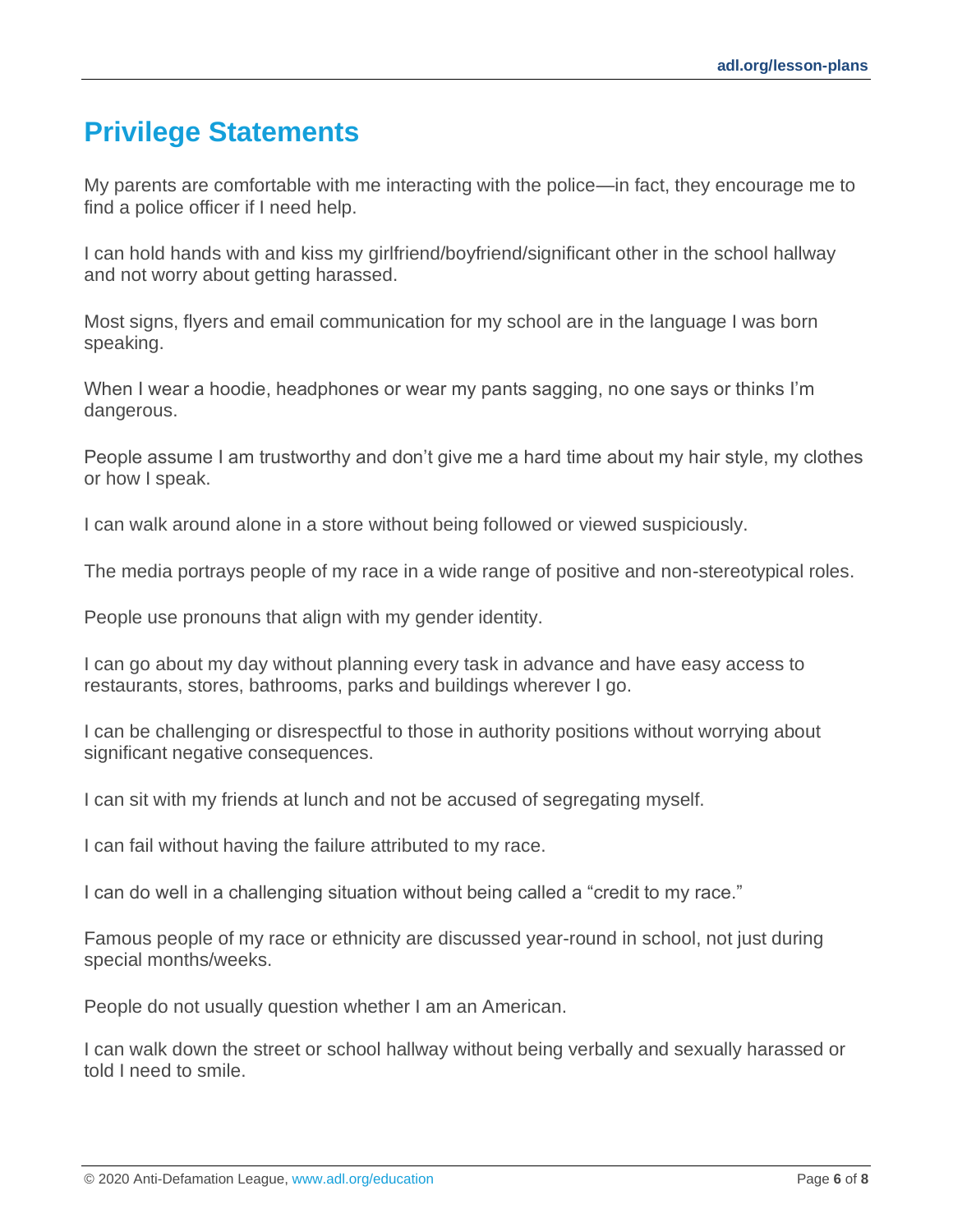# <span id="page-6-0"></span>**A Mother's White Privilege**

By Elizabeth Broadbent, August 15, 2014



What if my son was black? How would you see this picture?

As the ongoing events in Ferguson, Missouri show us, America's racial tensions didn't disappear when George Wallace backed down from the schoolhouse door. Dr. King didn't wave a magic wand, and we never got together to feel all right. White America remembers this at ugly flashpoints: the Rodney King beatings, the OJ Simpson trial, the Jena Six, Trayvon Martin's death. White America recoils in horror not at the crimes – though the crimes are certainly horrible. It's not the teenagers gunned down, the police abuse, the corrupt trials. It's this: at these sudden, raw moments, in these riots and demonstrations and travesties of justice, White America is forced to gaze upon the emotional roil of oppression, the anger and fear and deep grief endemic to the Black American experience. Black America holds up a mirror for us.

And white America is terrified to look.

To admit white privilege is to admit a stake, however small, in ongoing injustice. It's to see a world different than your previous perception. Acknowledging that your own group enjoys social and economic benefits of systemic racism is frightening and uncomfortable. It leads to hard questions of conscience many of us aren't prepared to face. There is substantial anger: at oneself, at the systems of oppression, and mostly at the bearer of bad news, a convenient target of displacement. But think on this.



I have three sons, two years between each. They are various shades of blond, various shades of pinkish-white, and will probably end up dressing in polo shirts and button downs most of the time. Their eyes are blue and green. Basically, I'm raising the physical embodiment of The Man, times three. The White is strong in these ones. Clerks do not follow my sons around the store, presuming they might steal something.

Their normal kid stuff—tantrums, running, shouting—these are chalked up to being children, not to being non-white.

People do not assume that, with three children, I am scheming to cheat the welfare system.

When I wrap them on my back, [no one thinks I'm going native,](http://manicpixiedreammama.com/race-and-the-babywearing-community/) or that I must be from somewhere else.

When my sons are teenagers, I will not worry about them leaving the house. I will worry— that they'll crash the car, or impregnate a girl, or engage in the same stupidness endemic to teenagers everywhere.

I will not worry that [the police will shoot them.](http://www.usatoday.com/story/news/nation/2014/08/14/michael-brown-ferguson-missouri-timeline/14051827/)

If their car breaks down, I will not worry that people they ask for help will call the police, [who will shoot them.](http://www.buzzfeed.com/adriancarrasquillo/officer-who-shot-young-black-man-after-he-was-in-car-acciden)

I will not worry that people will mistake a toy pistol for a real one and [gun them down in the local Wal-Mart.](http://rollingout.com/criminal-behavior/black-father-killed-police-holding-toy-gun-walmart/)